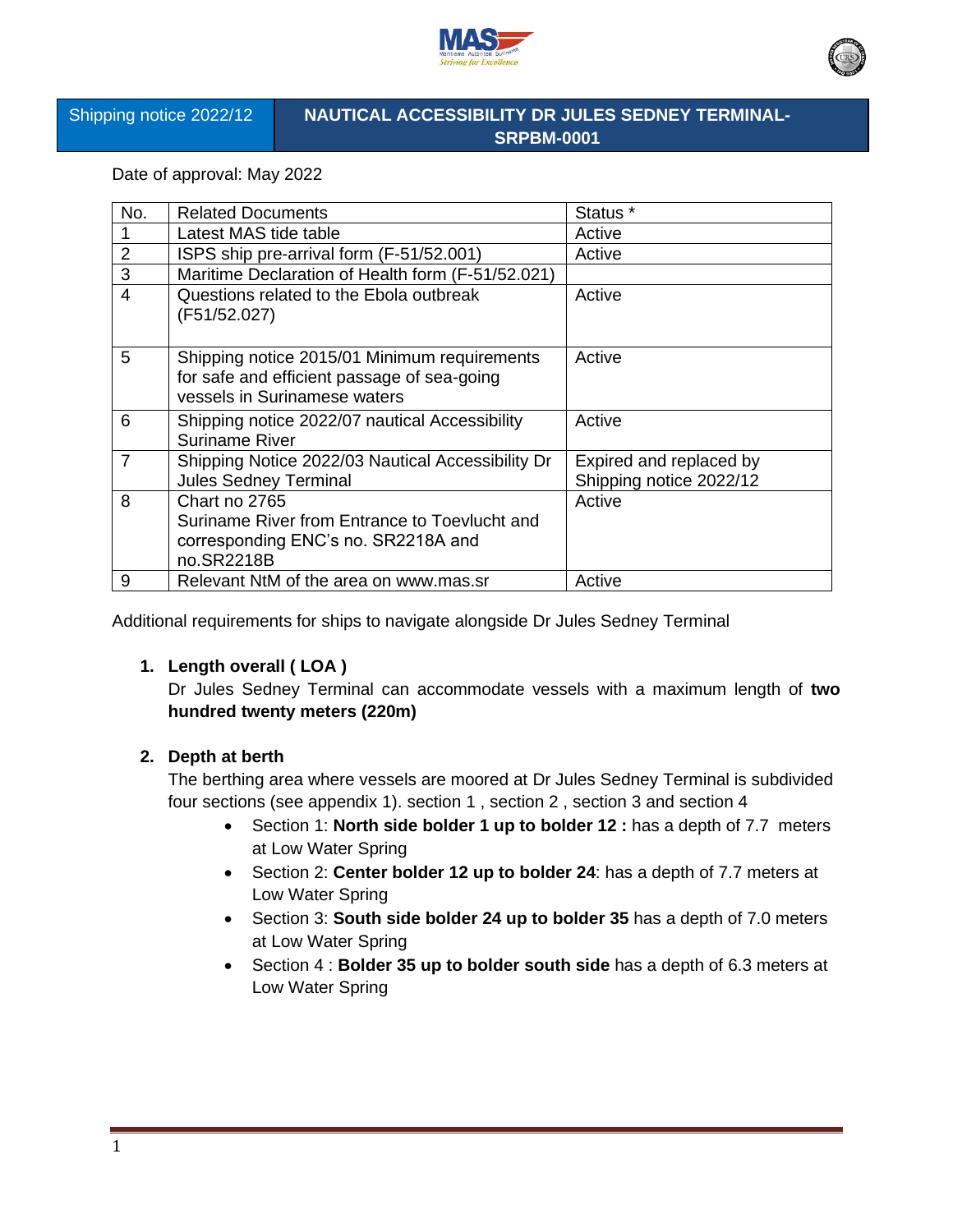



Shipping notice 2022/12

# **NAUTICAL ACCESSIBILITY DR JULES SEDNEY TERMINAL-SRPBM-0001**

# **The calculated vessel draft in Section 1 (North side) bolder 1 up to bolder 12:**

Vessels mooring and departing at starboard and port side is; 7.7m- 0.20m (keel  $cleance) = 7.5m + tidal rise calculated at the time of moving.$ 

### **The calculated vessel draft in Section 2 (Center) bolder 12 up to bolder 24:**

Vessels mooring and departing at starboard and port side is; 7.7m- 0.20m (keel clearance) 7.5m + tidal rise calculated at the time of mooring.

#### **The calculated vessel draft in Section 3 (South side) bolder 24 up to bolder 35:**

Vessels mooring and departing at starboard and port side is; 7.0 m- 0.20m (keel  $cleance) = 6.8m + tidal rise calculated at the time of moving.$ 

#### **The calculated vessel draft in Section 4 bolder 35 up to bolder south side:**

Vessels mooring and departing at starboard and port side is; 6.3m- 0.20m (keel  $cleance) = 6.1 m + tidal rise calculated at the time of moving.$ 

#### **3. Tug boat assistance**

- Vessels without bow thrusters with a length of 150 meters up to 160 meters require tugboat assistance with a minimum capacity of 1500 HP
- Vessels between 160m-180m **without** bow thrusters require tugboat assistance with a capacity of minimum 2000 HP
- All vessels with a length of 180 meters and more require tugboat assistance with a minimum capacity of 2500 HP

# **Bathymetric survey for monitoring the depth at Dr Jules Sedney Terminal**

Due to the rapid sedimentation rate periodic maintenance dredging is required. The Maritime Authority Suriname will issue a Shipping Notice regarding the depth at Dr Jules Sedney Terminal on yearly basis after each bathymetric survey. The latest depth survey at Dr Jules Sedney Terminal dated  $26<sup>th</sup>$  April & 9<sup>th</sup> May 2022 (depths are referred to LWS)) is hereby shown as an attachment in figure 1.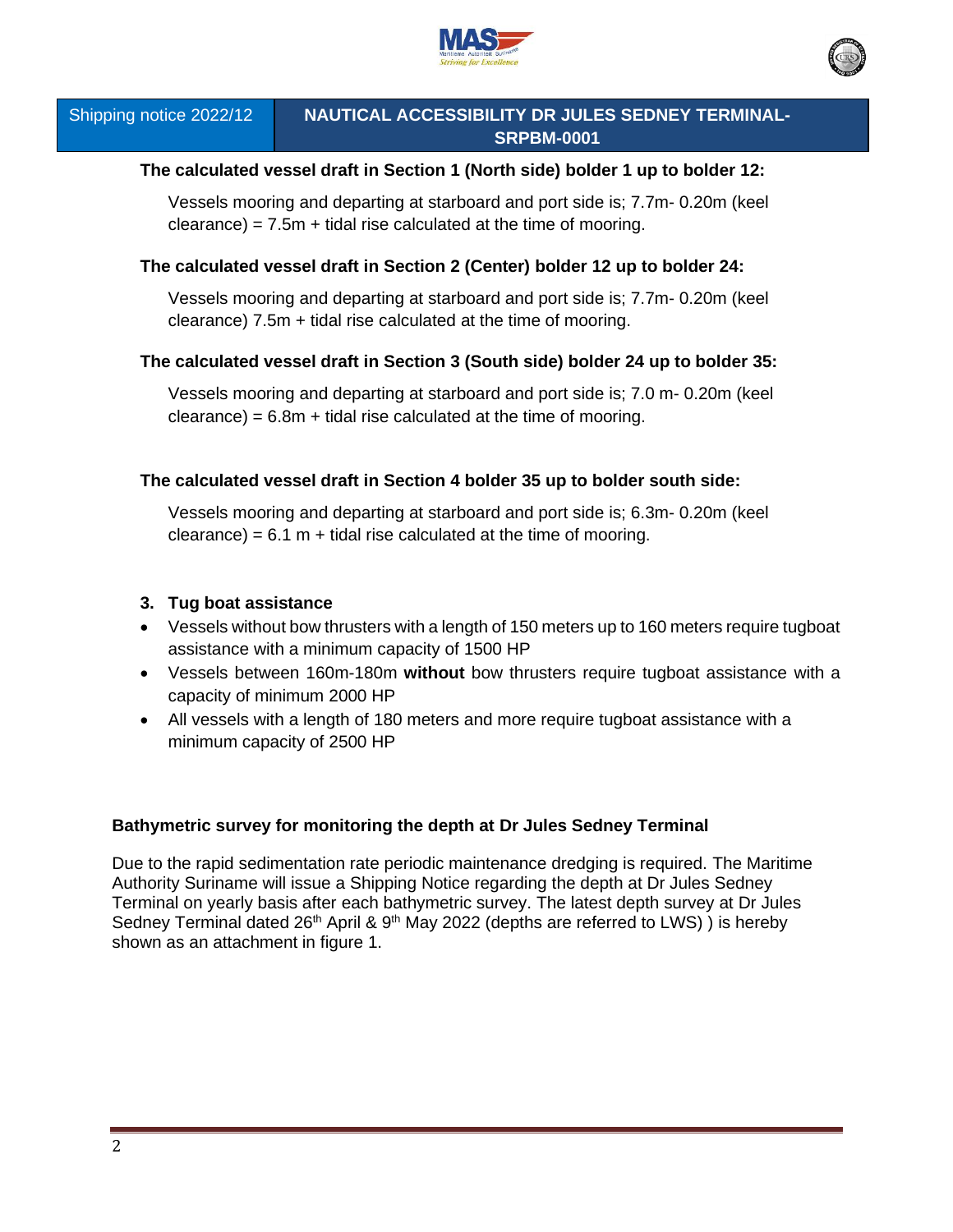



Shipping notice 2022/12

# **NAUTICAL ACCESSIBILITY DR JULES SEDNEY TERMINAL-SRPBM-0001**

#### **Note:**

- **In special or exceptional cases, the MAS is fully authorized to request tugboat**  assistance for partial or the entire distance to be navigated within the channel.
- **Vessels with bow thrusters which are not in good working condition are regarded as vessels without bow thrusters.**
- **A mooring boat must be on standby to assist with the mooring lines.**
- **For tugboat assistance tugboat operators/companies should possess a valid license for tugboat operations issued by the Maritime Authority Suriname.**
- **Draft calculation is based on freshwater**

**Approved by the Maritime Authority Suriname,**

**Mr. S. Betterson Chairman of the Supervisory Board of the Maritime Authorihy Suriname**